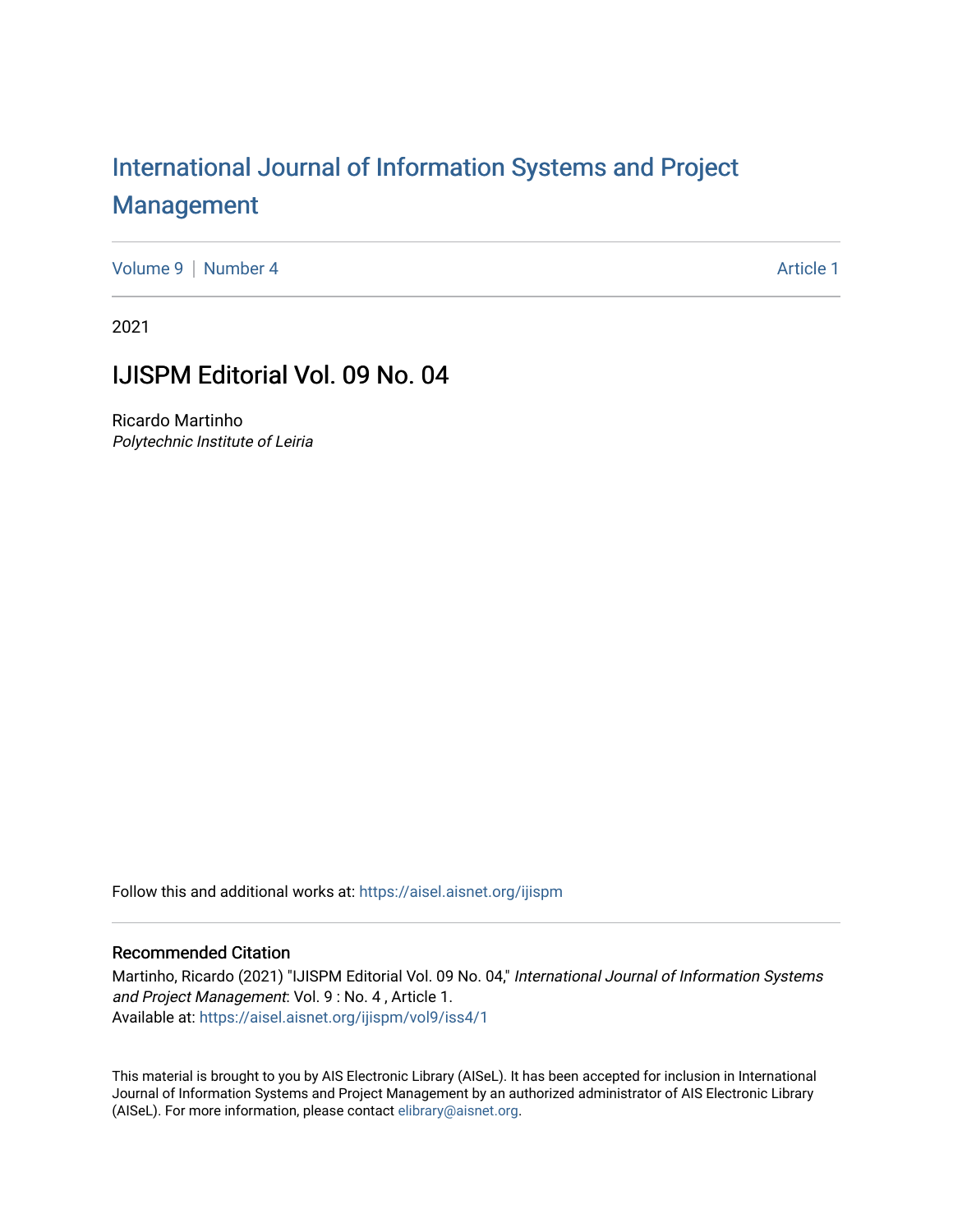

International Journal of

Information Systems and Project Management

ISSN (print):2182-7796, ISSN (online):2182-7788, ISSN ( cd-rom):2182-780X *Available online a[t www.sciencesphere.org/ijispm](http://www.sciencesphere.org/ijispm)*

# Editorial

The mission of the *IJISPM - International Journal of Information Systems and Project Management* is the dissemination of new scientific knowledge on information systems management and project management, encouraging further progress in theory and practice.

It is our great pleasure to bring you the fourth number of the ninth volume of IJISPM. In this issue, readers will find important contributions on project management and Building Information Modelling.

The title of the first article is "Risk and vulnerability management, project agility and resilience: a comparative analysis," which is authored by Khalil Rahi, Mario Bourgault, and Christopher Preece. The main objective of this article is to present a critical analysis of the project management literature on four concepts: risk management, vulnerability management, project agility, and project resilience. The goal is to understand the strengths and weaknesses of these concepts to deal with disruptive events through the development of a conceptual framework that captures their differences and convergences. Therefore, a review of recent literature from international journals, specialized mainly in project risk management, vulnerability management, project agility, and project resilience, has been conducted. Results from this study show that risk management and vulnerability management are proactive concepts focusing on the management of known events or actions. Alternatively, project agility is a reactive concept that aims to adapt to changes but not necessarily disruptive events. Project resilience is a mix – proactive and reactive – focusing on recovering from known and unknown disruptive events.

The second article, authored by Canser Bilir and Yafez Elif, is entitled "Project success/failure rates in Turkey". In the study, the success rate of projects in Turkey is measured, and the significant factors behind the successes and the failures of those projects are ranked. The applied methodology is adapted from the Chaos Report by Standish Group. The results showed that 48% of projects are completed successfully while 45% are eventually completed but either over budget, not on time, or not fully completed. The success rate of the reviewed projects is higher than the rate reported in the Chaos Report. However, the success rate of projects drops to 44% when only technology-driven projects are considered. As the project size increases, the success rate diminishes, as also demonstrated in the Chaos Report. The study on the significant factors influencing the success or failure of the projects revealed that the most critical factors are the "requirement definitions," "requirement planning," and "top management support."

"Implementation of Building Information Modelling in infrastructure construction projects: a study of dimensions and strategies" is the third article and is authored by Mahmoud Ershadi, Marcus Jefferies, Peter Davis, and Mohammad Mojtahedi. The emergence of Building Information Modelling (BIM) has revolutionized the infrastructure construction industry by introducing real-time and collaborative information management tools to be used throughout the lifecycle of projects. The importance of BIM in this industry has been emphasized in previous research. However, strategies for the implementation of this system is still less explored, which requires more elaboration and validation. The purpose of this article is to investigate such strategies considering all necessary dimensions of the BIM system in infrastructure construction projects. The results revealed that BIM integrates various elements of infrastructure construction, which include but are not limited to risk, time, cost, energy, safety, and sustainability. It was found that implementation strategies should focus on improving the contribution of the BIM system to infrastructure construction in terms of improved (1) integrity and automation, (2) collaboration, and (3) optimization. Identification of seven technical and managerial implementations strategies is the core contribution of this research. These strategies provide practitioners with insight into technical and managerial measures to be taken for the successful implementation of the BIM system.

The fourth article, "Information systems project management success", is authored by João Varajão, António Trigo, José Luís Pereira, and Isabel Moura. The purpose of the article is to give new insights into the success of information